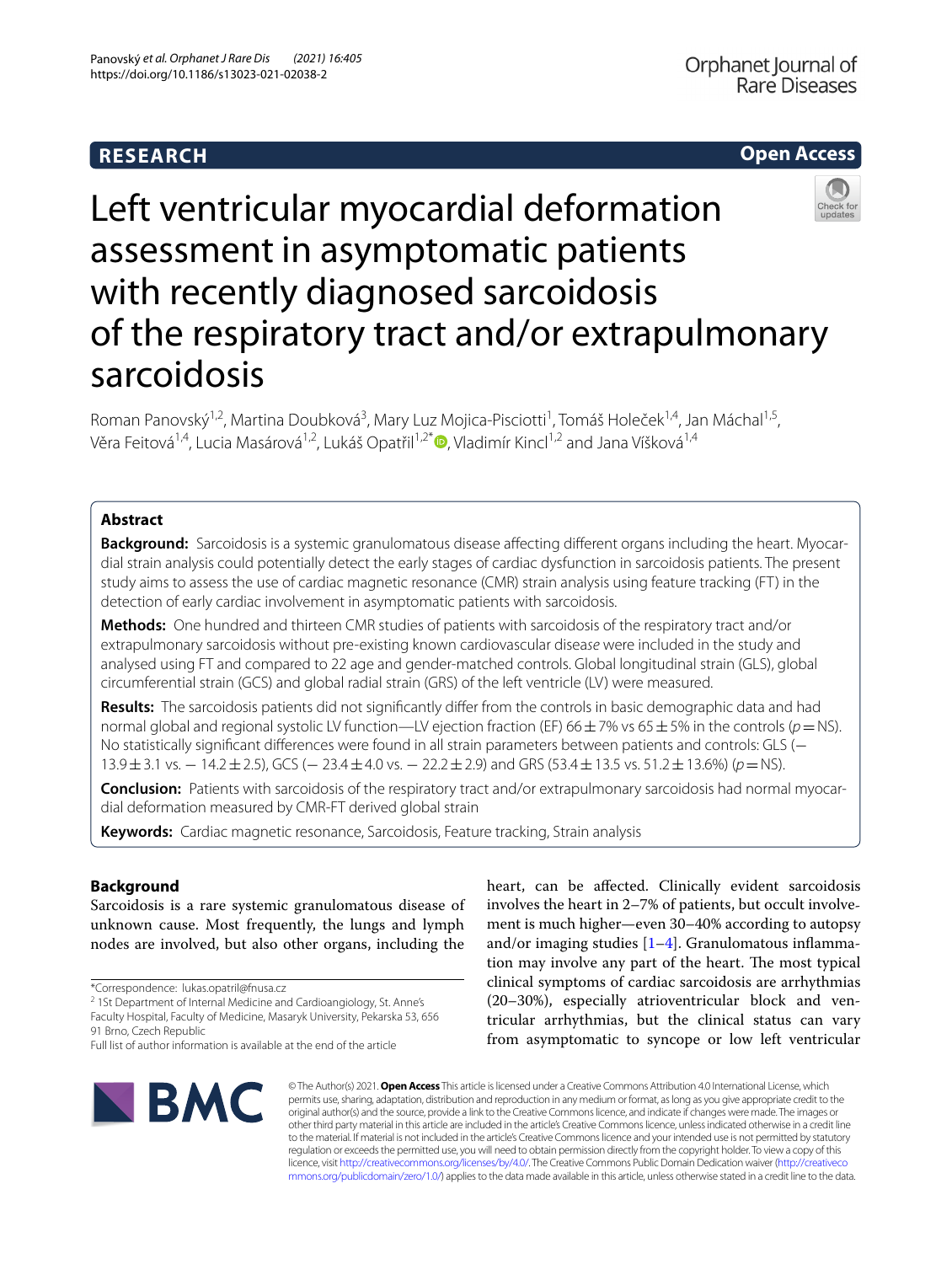(LV) ejection fraction (EF) with congestive heart failure or even to sudden cardiac death [[5](#page-5-2)[–7](#page-6-0)]. Consequently, especially with regard to the risk of sudden death and worse prognosis of patients with cardiac sarcoidosis and reduced LV EF, the early diagnosis of cardiac involvement could be benefcial for patients.

The diagnosis of cardiac sarcoidosis is very challenging. Cardiac magnetic resonance imaging (CMR), together with Holter monitoring, echocardiography, and nuclear techniques, has become a major pillar in the diagnostic process [\[8–](#page-6-1)[10\]](#page-6-2). Late gadolinium enhancement (LGE) and LV systolic function are the most signifcant decisionmaking parts of the CMR examination. Nevertheless, global LV EF and visible regional wall motion abnormalities may not be sensitive enough to detect incipient subtle changes in LV function. Besides exact global and regional functional assessment, and imaging of structural changes in the myocardium (granulomas and infammation), CMR could offer a relatively new technique of myocardial strain evaluation. Myocardial deformation could be afected earlier by slight, incipient pathological changes in the myocardium [[11–](#page-6-3)[16\]](#page-6-4).

Myocardial strains can be measured by various echocardiographic and CMR techniques. Echocardiography has an advantage over CMR because of its higher frame rate but is often limited by the image quality. On the other hand, CMR is restricted by lower phases, although, it profts from better imaging of the epicardial-myocardial and endocardial-myocardial tissue boundaries. CMR feature tracking (FT) is one of the myocardial deformation imaging techniques that has been tested for several clinical conditions, even in patients with preserved LV EF [[11,](#page-6-3) [17](#page-6-5)[–19](#page-6-6)]. Nevertheless, there is very little evidence for CMR-FT in patients with recent sarcoidosis [[20](#page-6-7)].

## **Methods**

This study aims to assess the use of CMR-FT derived myocardial strain in the detection of early cardiac involvement in asymptomatic patients with sarcoidosis.

# **Patient population and CMR data acquisition**

Patients with sarcoidosis of the respiratory tract and/or extrapulmonary sarcoidosis and available CMR examination were enrolled into this retrospective study. Patients with Löfgren syndrome were excluded. Patients with any pre-existing known cardiovascular disease or cardiac symptoms or any signs of cardiac involvement of sarcoidosis prior to screening were also excluded. A control group was introduced as a group of people with unknown or by routine examination including CMR undetectable heart disease, typically examined for any suspicion that has not been confrmed.

CMR examinations were performed in a single-center using a 3.0 T MR Discovery 750 scanner (GE Healthcare, Chicago, United States). The detailed scanning protocol was published previously [[21\]](#page-6-8) and included a balanced steady-state gradient echo sequence (Fast Imaging Employing Steady-state Acquisition—FIESTA) in a short axis stack and three long-axis; a T2-weighted sequence (Triple Inversion Recovery Fast Spin Echo); native and postcontrast MOLLI (Modifed Look-Locker inversion recovery); and  $SMARK_T_M$ Map (Saturation method using adaptive recovery times for cardiac T1 mapping) sequences, and LGE images.

The study was performed in accordance with the Declaration of Helsinki (2000) of the World Medical Association. The presented analysis is the retrospective one of a previously published study that was approved by the institutional ethics committee (Ethics Committee of St Anne's University Hospital Brno, reference number 65V/2015) [\[21](#page-6-8)]. Written informed consent was obtained from the subjects and/or their legally authorized representative.

# **CMR data analysis**

Myocardial strain analysis was performed using the CMR-FT method by the commercially available software Image Arena (2D CPA MR, version 4.6.4.40, TomTec Imaging Systems GmbH, Unterschleissheim, Germany). A detailed description of the methodology has been described our previous studies [[22,](#page-6-9) [23\]](#page-6-10)*.* Analyses were done in a random and blinded order regarding the patient clinical characteristics. Both the endocardial and epicardial contours were manually traced in long-axis (2, 3 and 4-chamber views) and short-axis images (basal, midventricular and apical levels) during end-diastole and end-systole. The manually traced contours were propagated throughout the images for the complete cardiac cycle. The global LV strains were automatically measured and calculated as the mean of the segmental strain values. Short-axis images were used to determine the global circumferential strain (GCS) and global radial strain (GRS), while long-axis ones (2, 3 and 4-chamber views) were used for the global longitudinal strain (GLS).

To assess the interobserver and intraobserver agreement, as well as precision, 10 random patients were blindly evaluated by two experienced observers (M.M. and T.H.), one of them performed the analysis twice.

# **Statistical analysis**

The Student t-test was used to compare continuous variables in patients and controls, which generally followed the Gaussian distribution as assessed by the Kolmogorov–Smirnov test and visual inspection of the histograms. The same method was also used for subgroup analysis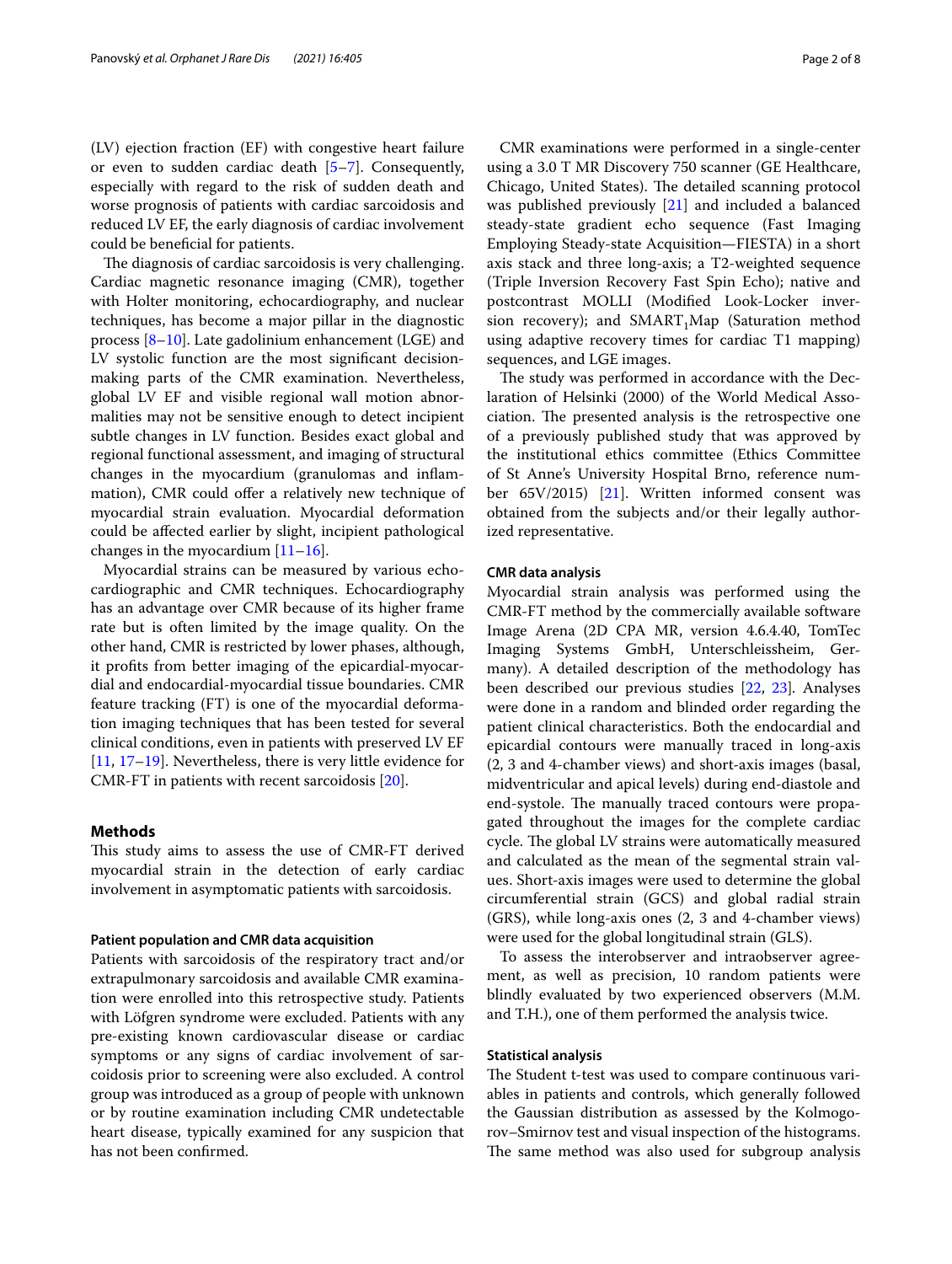(comparing patients with and without LGE, or those with and without corticosteroid treatment); one-way ANOVA with Tukey post-hoc test was employed for more than two groups. The Fisher exact test was used for the comparison of binary variables. For the eventual association of the pulmonary sarcoidosis stage with the strain values, the Spearman correlation coefficients with respective *p* values were determined, while the association with ejection fraction was expressed using the Pearson correlation coefficient.

Intraobserver and interobserver agreement was assessed using the intraclass correlation coefficient (ICC). The precision of the method was evaluated as the mean standard deviation per case (three measurements, 10 cases). The  $\alpha$  = 0.05 cut-off was used throughout the analysis. All analyses were performed using Statistica (version 13.5. TIBCO Software Inc., 2018) software.

# **Results**

One hundred and thirteen CMR studies of patients with known sarcoidosis of the respiratory tract and/or extrapulmonary sarcoidosis and without pre-existing known cardiovascular disea*se* were included in the study. Because of signifcant imaging artefacts in cine images, three patients were not suitable for detailed strain analysis. One hundred and ten studies of sarcoidosis patients and 22 healthy controls were analysed using CMR-FT. The characteristics of both groups are shown in Table [1](#page-2-0). Not surprisingly, sarcoidosis patients used corticosteroids more often  $(57\% \text{ vs. } 5\%; p<10-5)$ ; they also had a higher body mass index (BMI;  $29.1 \pm 4.4$  vs.  $26.4 \pm 4.7$ ;  $p=9.10-3$ ), which was likely due to corticosteroid No patient had angina pectoris.

At the time of CMR examination, the mean time from the diagnosis of sarcoidosis was 0.8 (0.2–3.3) years. Most of the patients were in stage 2 according to their X-ray fndings (52%) and 30% of the patients also had extrapulmonary sarcoidosis (in the nodes, spleen, eyes, skin, liver, bones, epididymis or neuro-sarcoidosis). All sarcoidosis patients had preserved global systolic LV function (LV EF 66 $\pm$ 7% vs 65 $\pm$ 5% in controls,  $p = NS$ ) without any regional hypokinesia or akinesia. No patient had any signs of myocardial edema according to T2-weighted images. Questionable small LGE was found in 8 sarcoidosis patients (7%), however the LGE patterns were more or less atypical from the viewpoint of expected LGE in cardiac sarcoidosis. As published previously, the comparison of global native T1 values, post-contrast T1 values and ECV values did not show any diference between the patients and controls using either SMART1Map or MOLLI sequence.

The results of global strain measurement are shown in Table  $2$  and Fig. [1](#page-3-1). There were no significant differences between the groups. In a detailed analysis, there was no correlation of global strains with the pulmonary sarcoidosis stage (all *p* > 0.10, all r between − 0.15 and 0.15). All global strains correlated with the ejection fraction in the sarcoidosis patients (GLS:  $r=-$ 0.42, *p* < 0.001; GCS: r=− 0.65, *p* < 0.001; GRS: 0.31,  $p=0.001$ ). In all cases, the absolute value of the strains

|                               | Sarcoidosis $n = 113$ | Control group $n = 22$ | p value     |
|-------------------------------|-----------------------|------------------------|-------------|
| Age [years]                   | $52.0 \pm 10.8$       | $52.7 \pm 11.1$        | 0.78        |
| Female [n (%)]                | 51 (45.1%)            | 8 (36.4%)              | 0.49        |
| BMI [ $\text{kg/m}^2$ ]       | $29.1 \pm 4.4$        | $26.4 \pm 4.7$         | $9.10^{-3}$ |
| Dyspnoea [n (%)]              | 58 (60.2%)            | $1(4.6\%)$             | $< 10^{-5}$ |
| Hypertension [n (%)]          | 35 (31.0%)            | 7(31.8%)               | 1.00        |
| Diabetes [n (%)]              | $6(5.3\%)$            | $0(0.0\%)$             | 0.59        |
| Corticosteroids [n (%)]       | 64 (56.6%)            | $1(4.6\%)$             | $< 10^{-5}$ |
| ACE-inhibitors [n (%)]        | 14 (12.4%)            | 4 (18.2%)              | 0.49        |
| 13 (11.5%)<br>$0(0.0\%)$      |                       | 0.13                   |             |
| $\beta$ -blockers [n $(\%)$ ] | 16 (14.2%)            | $1(4.6\%)$             | 0.31        |
| Diuretics [n (%)]             | $5(4.4\%)$            | $1(4.6\%)$             | 1.00        |
| Statins [n (%)]               | 11 (9.7%)             | $1(4.6\%)$             | 0.69        |
| LV EF [%]                     | $66 + 7$              | $65 \pm 5$             | 0.29        |
| ARBs [n (%)]                  |                       |                        |             |

Variables marked in bold have *p*-value < 0.05

Continuous variables are expressed as the mean±standard deviation, binary variables as count (percentage). The *p* values refer to the *t* test in the case of continuous variables or to the Fisher exact test in binary variables

*BMI* body mass index, *ACE* angiotensin converting enzyme, *ARBs* angiotensin receptor blockers, *LV* left ventricle, *EF* ejection fraction

<span id="page-2-0"></span>**Table 1** Basic characteristics of the study groups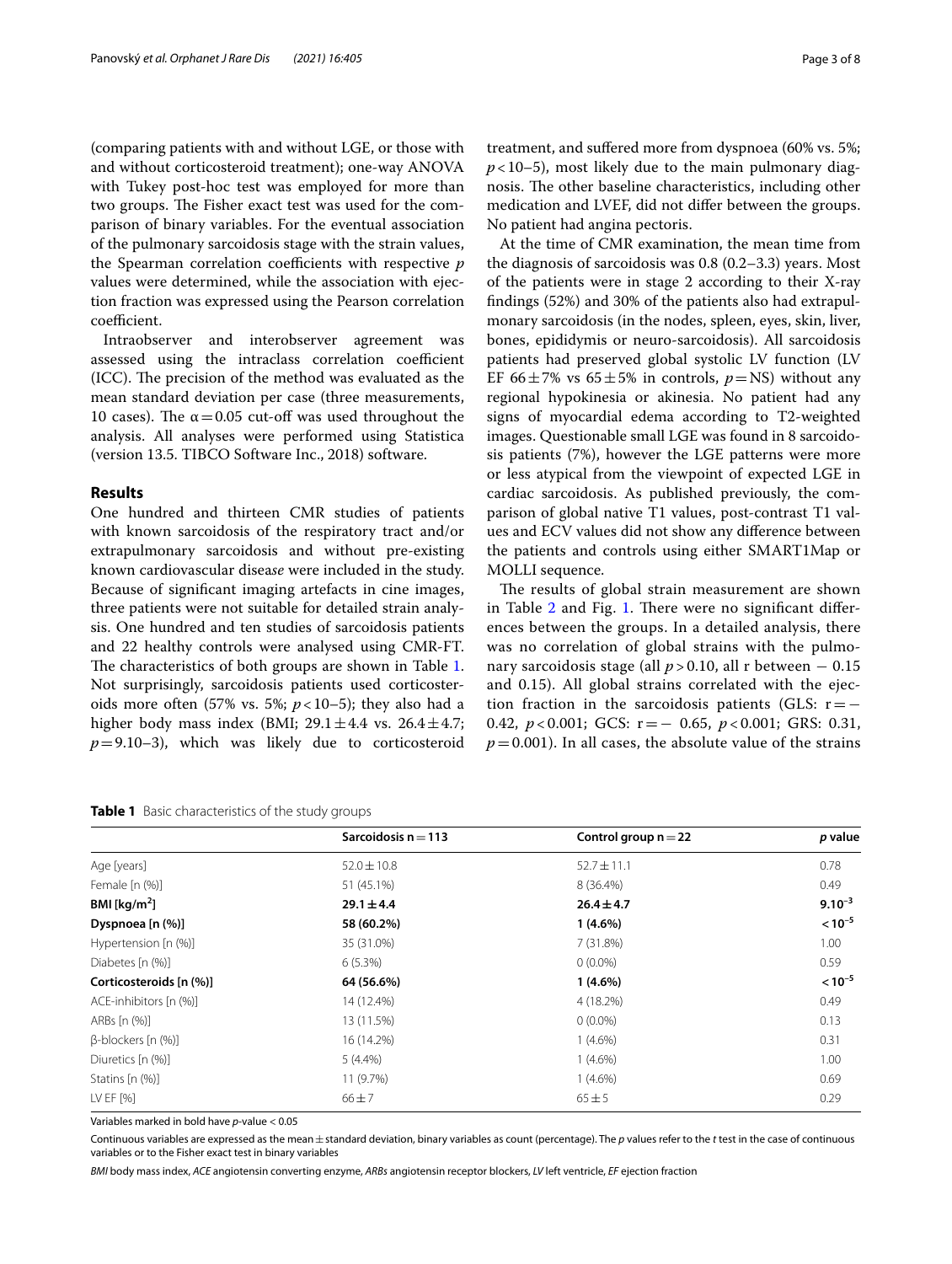<span id="page-3-0"></span>**Table 2** Comparison of global left ventricular strain

|         | Sarcoidosis $n = 110$ | Control group $n = 22$ | p value |
|---------|-----------------------|------------------------|---------|
| GLS (%) | $-13.9 + 3.1$         | $-14.2 + 2.5$          | 0.68    |
| GCS(% ) | $-23.4 + 4.0$         | $-22.2+2.9$            | 0.16    |
| GRS (%) | $53.4 \pm 13.5$       | $51.2 \pm 13.6$        | 0.49    |

Variables with the Gaussian distribution are expressed as the mean $\pm$ standard deviation

*GLS* global longitudinal strain, *GCS* global circumferential strain, *GRS* global radial strain

<span id="page-3-2"></span>**Table 3** Comparison of global left ventricular strain in sarcoidosis patients by quartiles of ejection fraction

| O1                                                                               | O2. | O <sub>3</sub> | O4 | p value |
|----------------------------------------------------------------------------------|-----|----------------|----|---------|
| GLS (%) $-12.1 \pm 3.9 - 13.6 \pm 2.4 - 14.2 \pm 2.8 - 15.6 \pm 2.9 1.10^{-5}$   |     |                |    |         |
| GCS (%) $-19.7 \pm 3.1 - 22.3 \pm 2.1 - 23.7 \pm 2.5 - 26.2 \pm 4.3 - 2.10^{-9}$ |     |                |    |         |
| GRS $\left( % \right)$ = 43.6 + 9.7 54.1 + 11.2 55.4 + 14.4 56.6 + 14.3 0.081    |     |                |    |         |

Variables with the Gaussian distribution are expressed as the mean $\pm$ standard deviation

*GLS* global longitudinal strain, *GCS* global circumferential strain, *GRS* global radial strain

were positively correlated with the EF (GLS and GCS were expressed as negative numbers). However, correlations were similar in the control subjects (GLS: r=− 0.18, *p* < 0.42; GCS: r=− 0.70, *p* < 0.001; GRS: 0.38;  $p = 0.08$ ) and there was no significant difference between correlations in the sarcoidosis patients and controls (GLS: *p*=0.29; GCS: *p*=0.71; GRS: *p*=0.75). The data for strain values in the sarcoidosis patients divided into quartiles according to EF are shown in Table [3](#page-3-2).

Subgroup analyses further revealed no association of global strains with LGE positivity (GLS:  $-13.9 \pm 3.1$  in LGE negative vs.  $-14.0 \pm 3.2$  in LGE positive,  $p=0.96$ ; GCS:  $- 23.3 \pm 3.9$  in LGE negative vs.  $- 24.6 \pm 4.8$  in LGE positive,  $p=0.36$ ; GRS:  $53.7 \pm 13.7$  in LGE negative vs.  $49.5 \pm 11.0$  in LGE positive,  $p=0.57$ ), corticosteroid treatment (GLS:  $-14.1 \pm 3.0$  in patients without corticoids vs.  $-13.8 \pm 3.2$  in patients on corticoids,  $p=0.71$ ; GCS:  $-24.2 \pm 4.0$  in patients without corticoids vs.

<span id="page-3-1"></span>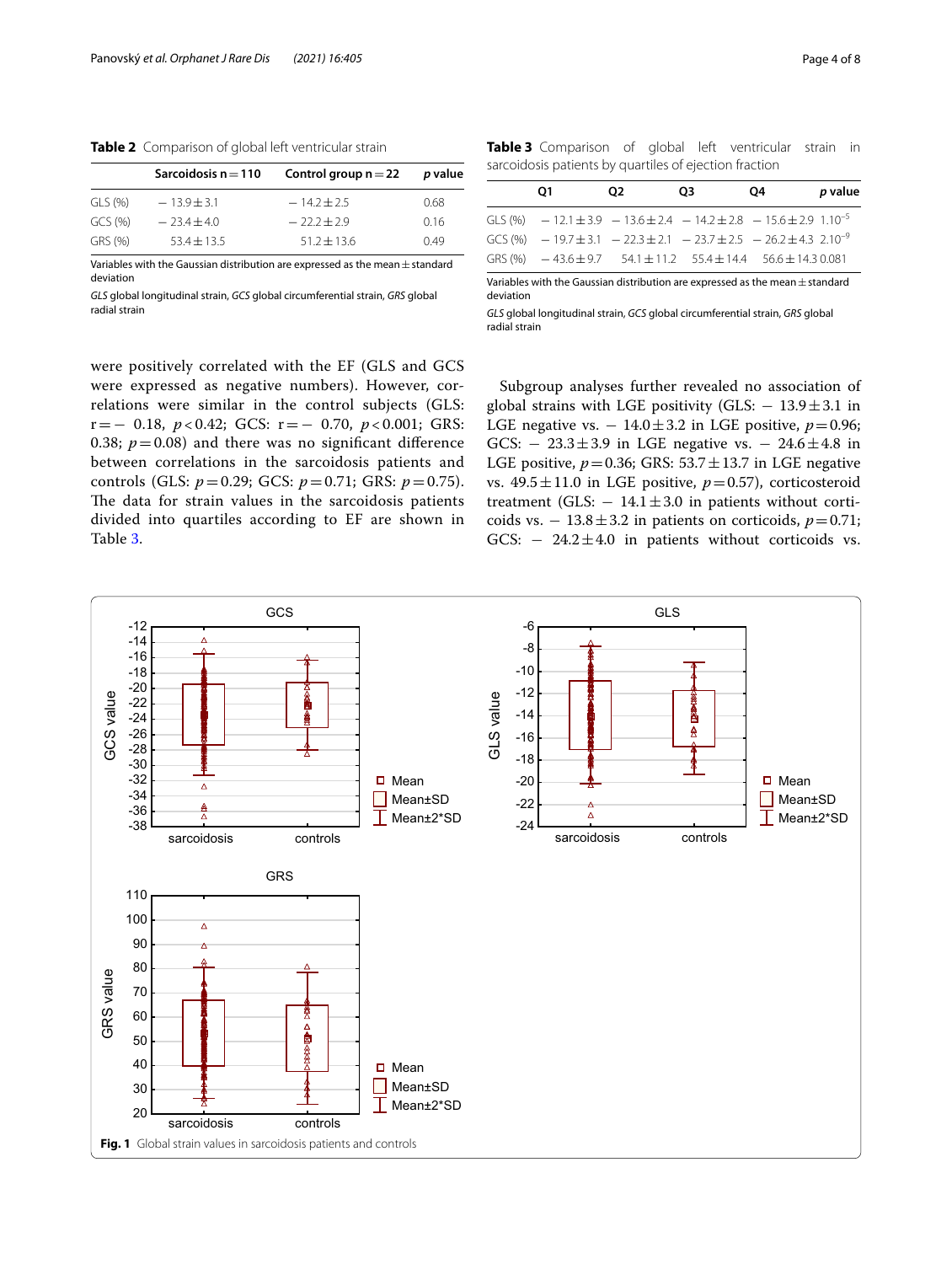− 22.8±3.9 in patients on corticoids, *p*=0.07; GRS: 54.7 $\pm$ 14.5 in patients without corticoids vs. 52.3 $\pm$ 12.7 in patients on corticoids,  $p=0.38$ ), or the presence or localization of extrapulmonary sarcoidosis (all *p*>0.10, data not shown).

The global strain measurement showed a very good intraobserver agreement (ICC 0.859 (GLS), 0.966 (GRS), 0.953 (GCS)) and interobserver agreement (ICC 0.848 (GLS), 0.919 (GRS), 0.904 (GCS)). At the same time, precision was as follows: GLS: 0.78%; GRS: 4.93%; and GCS: 0.90%.

# **Discussion**

To the best of our knowledge, this is so far the largest study using CMR-FT derived myocardial strain in patients with sarcoidosis. The main finding is the fact that asymptomatic patients with recent extracardiac sarcoidosis had normal myocardial deformation measured by CMR-FT derived global LV strain.

In contrast with the relatively extensive literature using echo-derived strain analysis, there are only two published articles using CMR-derived strain assessment in sarcoidosis patients. Dabir et al. [\[20](#page-6-7)] investigated 61 patients with biopsy-proven sarcoidosis using CMR-FT. GLS was signifcantly reduced in patients with sarcoidosis, even with an otherwise inconspicuous CMR, such that GLS may serve as a marker for early cardiac involvement. On the other hand, circumferential strain parameters were reduced only in patients with other CMR signs of cardiac sarcoidosis. In comparison to our study, there was a longer time since the diagnosis ( $\geq$  10 years in 18% of patients) as well as a signifcantly higher percentage of LGE positive patients (70%) compared to our cohort (7%).

In the second manuscript, a diferent CMR technique, tagging imaging, was used for only circumferential strain analysis in 13 cardiac sarcoidosis patients [\[24](#page-6-11)]. Circumferential strain and strain rate were better in LGE negative segments than in LGE positive ones. No comparison with a control group was done, and neither any global strain analysis nor longitudinal data were described.

Several other groups have studied echo-derived strain using 2D or 3D speckle tracking echocardiography (STE) [[25–](#page-6-12)[30](#page-6-13)]. From the results, GLS has seemed to be the best marker. Almost all papers described reduced LV GLS, even in patients with a normal LV EF and no wall motion abnormalities [\[25](#page-6-12), [27,](#page-6-14) [28\]](#page-6-15). On the contrary, the usefulness of radial and circumferential strain is questionable as the results are inconsistent. Echo-derived GLS could also serve as a prognostic marker, as sarcoidosis patients with reduced GLS have been associated with future adverse events including cardiovascular death, cardiac dysfunction, high-grade atrioventricular block, or malignant ventricular arrhythmia [[31–](#page-6-16)[36](#page-6-17)]. STE has been considered an exact and suitable technique to assess myocardial strain. It provides non-Doppler, angleindependent, and objective quantifcation of myocardial deformation. However, its widespread applicability may be complicated by poor acoustic windows. It is the main reason for the development of several CMR techniques for assessing strain. Generally, GLS seemed to be more exact with STE, while GCS showed better reproducibility if calculated with CMR-FT. Among strain values assessed with CMR-FT, GRS has large ranges between studies [[18](#page-6-18), [37,](#page-6-19) [38\]](#page-6-20). All tracking techniques have proved to be more robust and reproducible for global strain values when compared to regional ones [[38](#page-6-20), [39\]](#page-6-21).

There is no easy explanation of the finding of normal global LV strain of sarcoidosis patients in our study in the light of other trials. Presumably, the main reason could be the fact that the population was examined in a very recent stage of the disease. There are several indicators for this postulate. First, the time since diagnosis was shorter (0.8; 0.2–3.3 years) in comparison to other studies. Second, LGE was observed in 7% of patients, while others found between 25 and 70% of patients with LGE [[20,](#page-6-7) [40](#page-7-0), [41](#page-7-1)]. Likewise, no patient in our study had any signs of myocardial edema on T2-weighted images, which was also unexpected. Furthermore, as previously published [[21\]](#page-6-8), myocardial native T1 relaxation times were not prolonged, and the extracellular volume (ECV) was not increased in the cohort. It seems that at the very beginning of the disease, the myocardium could remain unafected.

Despite the study results, CMR-FT presents a very appropriate method, that could be a part of a multiparametric examination of patients at risk of cardiac sarcoidosis. Along with heart function assessment, signs of edema, imaging of granulomas by LGE, T1 relaxation time and ECV, myocardial strain analysis could bring detailed information about potential myocardial involvement. In contrast to some published papers that com-bined echo-derived strain with LGE [\[26\]](#page-6-22), CMR offers a "one-stop" approach obtaining an extensive spectrum of data. There is also a potential for monitoring of the therapy using CMR-derived strain [\[42](#page-7-2)]. However, based on the results of this study, CMR should not become the frst-line examination in patients with diagnosed sarcoidosis who have no clinical suspicion of cardiac involvement.

The study has several limitations. No endomyocardial biopsy (EMB) as a standard for cardiac involvement was performed. Nevertheless, EMB is an invasive technique that is not currently clinically performed in such patients and only very rarely used for research purposes, as its accuracy is not optimal. The results may be potentially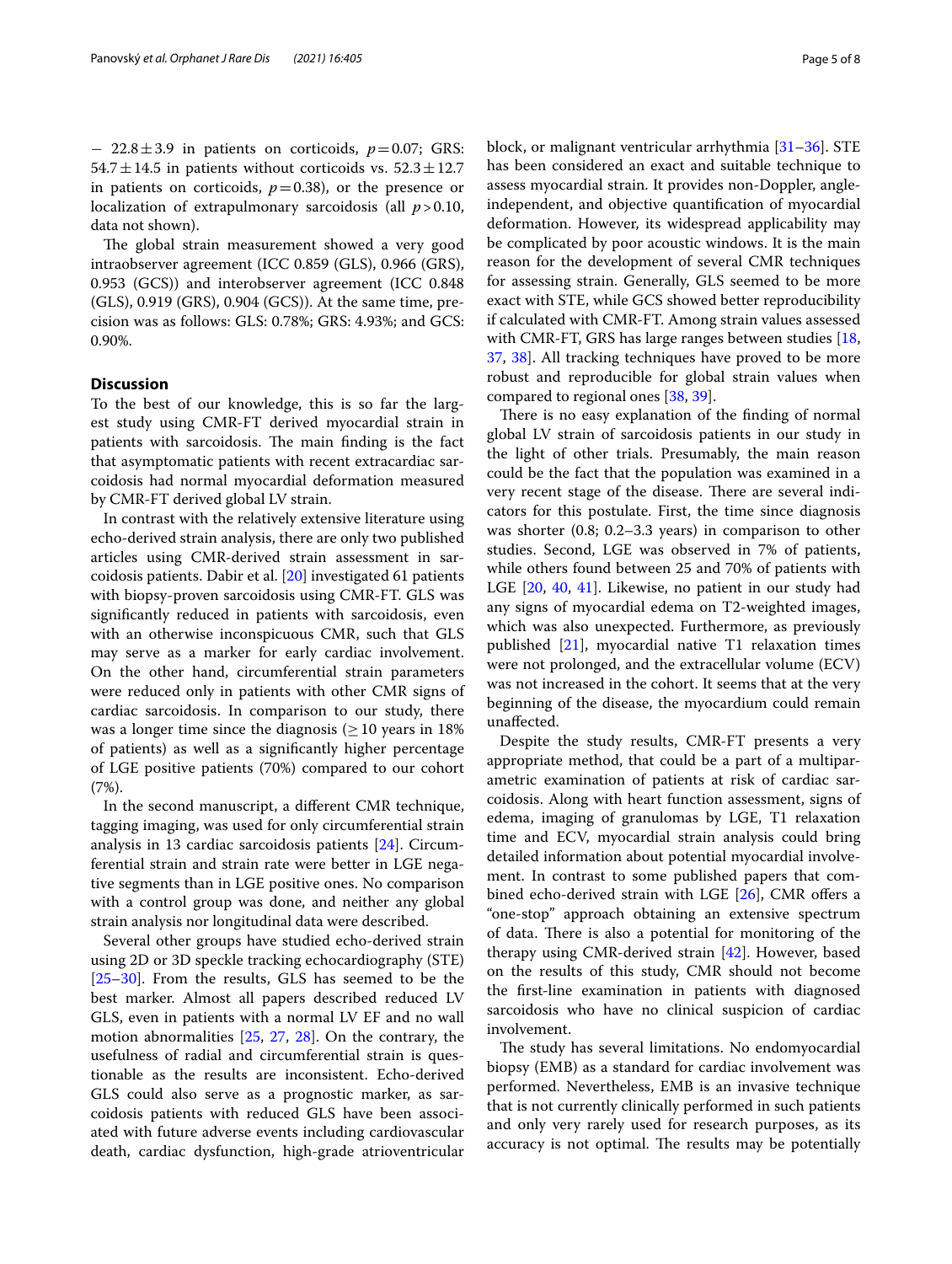afected by local process settings and center-specifc bias, as this is a single-center study. Also, segmental strain data were not used for the analysis as CMR-FT does not provide sufficient reproducibility for using them now. Potential regional abnormalities could be missed due to this fact.

Also important are the diferences of previously reported normal ranges of CMR-FT based strain analysis. For instance, Taylor et al. [\[12](#page-6-23)] reported substantially diferent normal ranges of CMR-FT in comparison to our controls. Nevertheless, they described normal values for myocardial strain in healthy subjects (GLS mean value was  $-19.1 \pm 4.1\%$ ) from the analyses of images acquired in a 1.5 T scanner (Magnetom Avanto, Siemens, Erlangen, Germany), while, in our study (GLS mean value was  $-14.2 \pm 2.5$ %), subjects were examined using a 3.0 T MR Discovery 750 scanner (GE Healthcare, Chicago, USA). Similarly, Wang et al. [\[43](#page-7-3)] used the same scanner as us and reported a GLS of  $-13.55 \pm 3.28\%$  for healthy volunteers. So, normal values for GLS probably depend on many parameters, including the vendor and the software. To explain the discrepancy between the GLS values, several technical points should be considered. The difference in the magnetic feld afects the SSFP images, making them more sensitive to susceptibility and banding artefacts [\[44](#page-7-4), [45](#page-7-5)], therefore, impacting the image quality. Likewise, no patient-specifc frequency adjustments to mitigate off-resonance effects were performed. The endocardial layer positioning also has a quantifable infuence on strain measurements  $[46]$  $[46]$  $[46]$ . Using the Image Arena software, the contours were located at the inside frontier of the blood pool, which is the most typical positioning, and after contouring the epicardial wall, the software applied the tracking algorithm. The contrast to noise ratio of the images during this process was not changed to avoid adding variability to the analysis because it cannot be modifed equally in all the images. In any case, our work does not aim to suggest reference values for this sarcoidosis population or healthy controls.

# **Conclusion**

Asymptomatic patients with a recent diagnosis of sarcoidosis of the respiratory tract and/or extrapulmonary sarcoidosis had normal myocardial deformation measured by CMR-FT derived global strain.

#### **Abbreviations**

ACE: Angiotensin converting enzyme; ARBs: Angiotensin receptor blockers; BMI: Body mass index; CMR: Cardiac magnetic resonance; ECV: Extracellular volume; EF: Ejection fraction; EMB: Endomyocardial biopsy; FIESTA: Fast Imaging Employing Steady-state Acquisition; FT: Feature tracking; GCS: Global circumferential strain; GLS: Global longitudinal strain; GRS: Global radial strain; ICC: Intraclass correlation coefficient; LGE: Late gadolinium enhancement; LV: Left ventricle; MOLLI: Modified Look-Locker inversion recovery; SMARTMap<sub>1</sub>:

Saturation method using adaptive recovery times for cardiac T1 mapping; STE: Speckle tracking echocardiography; T: Tesla.

#### **Acknowledgements**

Not applicable.

#### **Authors' contributions**

RP and MD conceived the study and RP was the major contributor in writing the manuscript. RP and MD contributed to the study design. LM, LO, and VK contributed to the patient recruitment and inclusion. VF, TH, MM, JV, and RP performed the CMR examinations and data analysis, JM performed the statistical analysis. All authors have read and approved the fnal manuscript.

#### **Funding**

The work was supported by the European Regional Development Fund-Project ENOCH (No. CZ.02.1.01/0.0/0.0/16\_019/0000868) and the Specific Uni versity Research (MUNI/A/1685/2020) provided by the Ministry of Education, Youth and Sports of the Czech Republic (MEYS CR) in the year 2020.

#### **Availability of data and materials**

The datasets analyzed during the current study are available from the corresponding author upon reasonable request.

#### **Declarations**

#### **Ethics approval and consent to participate**

The study was performed in accordance with the Declaration of Helsinki (2000) of the World Medical Association. The presented analysis is the retrospective one of a previously published study that was approved by the institutional ethics committee (Ethics Committee of St Anne's University Hospital Brno, reference number 65V/2015). Written informed consent was obtained from the subjects and/or their legally authorized representative.

#### **Consent for publication**

No person's personal data have been published.

#### **Competing interests**

The authors declare that they have no competing interests.

#### **Author details**

<sup>1</sup>International Clinical Research Center, St. Anne's Faculty Hospital, Faculty of Medicine, Masaryk University, Brno, Czech Republic.<sup>2</sup>1St Department of Internal Medicine and Cardioangiology, St. Anne's Faculty Hospital, Faculty of Medicine, Masaryk University, Pekarska 53, 656 91 Brno, Czech Republic. 3 <sup>3</sup> Department of Pulmonary Diseases and Tuberculosis, Faculty of Medicine and University Hospital, Masaryk University, Brno, Czech Republic. <sup>4</sup>Department of Medical Imaging, St. Anne's Faculty Hospital, Brno, Czech Republic. 5 <sup>5</sup> Department of Pathophysiology, Faculty of Medicine, Masaryk University, Brno, Czech Republic.

### Received: 14 May 2021 Accepted: 19 September 2021 Published online: 29 September 2021

## **References**

- <span id="page-5-0"></span>1. Belperio JA, Shaikh F, Abtin F, Fishbein MC, Saggar R, Tsui E, Lynch JP 3rd. Extrapulmonary sarcoidosis with a focus on cardiac, nervous system, and ocular involvement. EClin Med 2021;37:100966.
- 2. Zhou Y, Lower EE, Li HP, Costea A, Attari M, Baughman RP. Cardiac Sarcoidosis: the impact of age and implanted devices on survival. Chest. 2017;151(1):139–48.
- 3. Dubrey S, Shah S, Hardman T, Sharma R. Sarcoidosis: the links between epidemiology and aetiology. Postgrad Med J. 2014;90(1068):582–9.
- <span id="page-5-1"></span>4. Kandolin R, Lehtonen J, Airaksinen J, Vihinen T, Miettinen H, Ylitalo K, Kaikkonen K, Tuohinen S, Haataja P, Kerola T, et al. Cardiac sarcoidosis: epidemiology, characteristics, and outcome over 25 years in a nationwide study. Circulation. 2015;131:624–32.
- <span id="page-5-2"></span>5. Birnie DH, Sauer WH, Bogun F, Cooper JM, Culver DA, Duvernoy CS, Judson MA, Kron J, Mehta D, Cosedis Nielsen J, et al. HRS expert consensus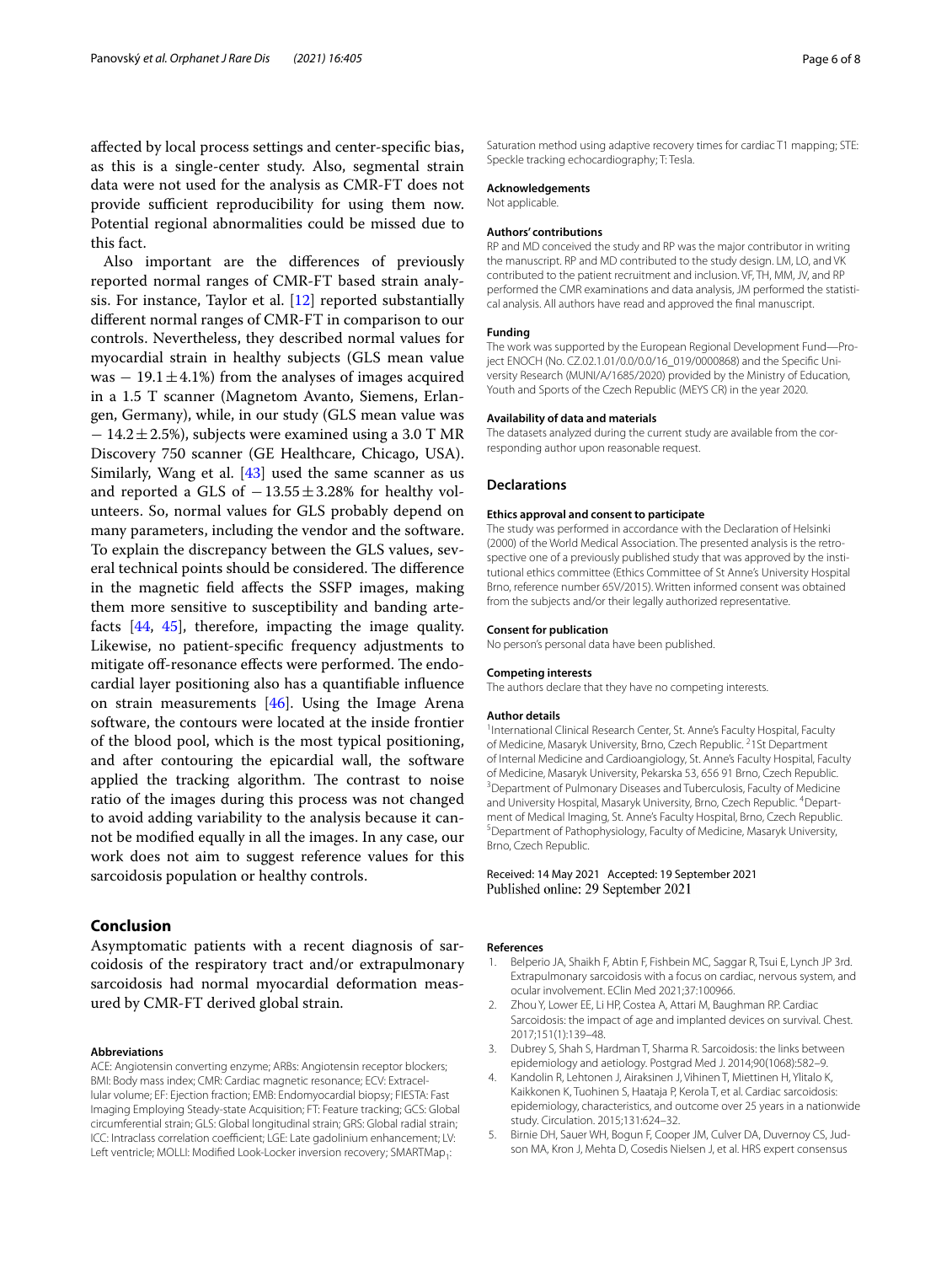statement on the diagnosis and management of arrhythmias associated with cardiac sarcoidosis. Heart Rhythm. 2014;11(7):1305–23.

- 6. Mohsen A, Jimenez A, Hood RE, Dickfeld T, Saliaris A, Shorofsky S, Saba MM. Cardiac sarcoidosis: electrophysiological outcomes on long-term follow-up and the role of the implantable cardioverter-defbrillator. J Cardiovasc Electrophysiol. 2014;25(2):171–6.
- <span id="page-6-0"></span>7. Boglioli LR, Taff ML, Funke S, Mihalakis I. Sudden death due to sarcoid heart disease. J Forensic Sci. 1998;43:1072–3.
- <span id="page-6-1"></span>Smedema JP, Snoep G, van Kroonenburgh MP, van Geuns RJ, Cheriex EC, Gorgels AP, Crijns HJ. The additional value of gadolinium-enhanced MRI to standard assessment for cardiac involvement in patients with pulmonary sarcoidosis. Chest. 2005;128:1629–37.
- 9. Nadel J, Lancefield T, Voskoboinik A, Taylor AJ. Late gadolinium enhancement identifed with cardiac magnetic resonance imaging in sarcoidosis patients is associated with long-term ventricular arrhythmia and sudden cardiac death. Eur Heart J Cardiovasc Imaging. 2015;16:634–41.
- <span id="page-6-2"></span>10. Doubkova M, Panovsky R. How to diagnose cardiac sarcoidosis. Vnitr Lek. 2018;64(7–8):729–33.
- <span id="page-6-3"></span>11. Burris NS, Lima APS, Hope MD, Ordovas KG. Feature tracking cardiac MRI reveals abnormalities in ventricular function in patients with bicuspid aortic valve and preserved ejection fraction. Tomography. 2018;4(1):26–32.
- <span id="page-6-23"></span>12. Taylor RJ, Moody WE, Umar F, Edwards NC, Taylor TJ, Stegemann B, Townend JN, Hor KN, Steeds RP, Mazur W, et al. Myocardial strain measurement with feature-tracking cardiovascular magnetic resonance: normal values. Eur Heart J Cardiovasc Imaging. 2015;16(8):871–81.
- 13. Aurich M, Keller M, Greiner S, Steen H, Aus dem Siepen F, Rifel J, Katus HA, Buss SJ, Mereles D. Left ventricular mechanics assessed by twodimensional echocardiography and cardiac magnetic resonance imaging: comparison of high-resolution speckle tracking and feature tracking. Eur Heart J Cardiovasc Imaging 2016;17:1370–1378.
- 14. Andre F, Steen H, Matheis P, Westkott M, Breuninger K, Sander Y, Kammerer R, Galuschky C, Giannitsis E, Korosoglou G, et al. Age- and gender-related normal left ventricular deformation assessed by cardio‑ vascular magnetic resonance feature tracking. J Cardiovasc Magn Reson. 2015;17:25.
- 15. Peng J, Zhao X, Zhao L, Fan Z, Wang Z, Chen H, Leng S, Allen J, Tan RS, Koh AS, et al. Normal values of myocardial deformation assessed by cardiovascular magnetic resonance feature tracking in a healthy Chinese population: a multicenter study. Front Physiol. 2018;9:1181.
- <span id="page-6-4"></span>16. Wu L, Germans T, Güçlü A, Heymans MW, Allaart CP, Van Rossum AC. Feature tracking compared with tissue tagging measurements of segmental strain by cardiovascular magnetic resonance. J Cardiovasc Magn Reson. 2014;16:1.
- <span id="page-6-5"></span>17. Buss SJ, K Breuninger, S Lehrke, Voss A, Galuschky C, Lossnitzer D, Andre F, Ehlermann P, Franke J, Taeger T, et al. Assessment of myocardial deformation with cardiac magnetic resonance strain imaging improves risk stratifcation in patients with dilated cardiomyopathy. Eur Heart J Cardiovasc Imaging 2014;16(3): 307–315.
- <span id="page-6-18"></span>18. Padiyath A, Gribben P, Abraham JR, Li L, Rangamani S, Schuster A, Danford DA, Pedrizzetti G, Kutty S. Echocardiography and cardiac magnetic resonance-based feature tracking in the assessment of myocardial mechanics in tetralogy of fallot: an intermodality comparison. Echocardiography. 2013;30(2):203–10.
- <span id="page-6-6"></span>19. Pedrizzetti G, Claus P, Kilner PJ, Nagel E. Principles of cardiovascular magnetic resonance feature tracking and echocardiographic speckle tracking for informed clinical use. J Cardiovasc Magn Reson. 2016;18(1):51.
- <span id="page-6-7"></span>20. Dabir D, Meyer D, Kuetting D, Luetkens J, Homsi R, Pizarro C, Nadal J, Thomas D. Diagnostic value of cardiac magnetic resonance strain analysis for detection of cardiac sarcoidosis. Rofo. 2018;190(8):712–21. [https://doi.](https://doi.org/10.1055/a-0598-5099) [org/10.1055/a-0598-5099.](https://doi.org/10.1055/a-0598-5099)
- <span id="page-6-8"></span>21. Panovský R, Doubková M, Holeček T, Máchal J, Feitová V, Masárová L, Opatřil L, Mojica-Pisciotti ML, Kincl V. Myocardial T1 mapping using SMART1Map and MOLLI mapping in asymptomatic patients with recent extracardiac sarcoidosis. NMR Biomed. 2020;33(11): e4388. [https://doi.](https://doi.org/10.1002/nbm.4388) [org/10.1002/nbm.4388.](https://doi.org/10.1002/nbm.4388)
- <span id="page-6-9"></span>22. Panovský R, Pešl M, Máchal J, Holeček T, Feitová V, Juříková L, Masárová L, Pešlová E, Opatřil L, Mojica-Pisciotti ML, et al. Quantitative assessment of left ventricular longitudinal function and myocardial deformation in Duchenne muscular dystrophy patients. Orphanet J Rare Dis 2021 (in press).
- <span id="page-6-10"></span>23. Masarová L, Pisciotti ML, Panovský R, Kincl V, Pešl M, Opatřil L, Máchal J, Novák J, Holeček T, Juříková L, et al. Decreased global strains of LV in asymptomatic female Duchenne muscular dystrophy gene carriers using CMR-FT. JACC Cardiovasc Imaging. 2020:S1936-878X(20)30889-5. [https://](https://doi.org/10.1016/j.jcmg.2020.09.016) [doi.org/10.1016/j.jcmg.2020.09.016](https://doi.org/10.1016/j.jcmg.2020.09.016)
- <span id="page-6-11"></span>24. Watanabe Y, Nishii T, Shimoyama S, Ito T, Mori S, Kono AK, Takahashi S, Hirata KI, Sugimura K. Focal myocardial damage in cardiac sarcoidosis characterized by strain analysis on magnetic resonance tagged imaging in comparison with fuorodeoxyglucose positron emission tomography accumulation and magnetic resonance late gadolinium enhancement. J Comput Assist Tomogr. 2018;42(4):607–13. [https://doi.org/10.1097/RCT.](https://doi.org/10.1097/RCT.0000000000000733) [0000000000000733](https://doi.org/10.1097/RCT.0000000000000733).
- <span id="page-6-12"></span>25. Di Stefano C, Bruno G, Arciniegas Calle MC, Acharya GA, Fussner LM, Ungprasert P, Cooper LT Jr, Blauwet LA, Ryu JH, et al. Diagnostic and predictive value of speckle tracking echocardiography in cardiac sarcoidosis. BMC Cardiovasc Disord. 2020;20(1):21.
- <span id="page-6-22"></span>26. Murtagh G, Laffin LJ, Patel KV, Patel AV, Bonham CA, Yu Z, Addetia K, El-Hangouche N, Mafesanti F, Mor-Avi V, et al. Improved detection of myocardial damage in sarcoidosis using longitudinal strain in patients with preserved left ventricular ejection fraction. Echocardiography. 2016;33(9):1344–52.
- <span id="page-6-14"></span>27. Değirmenci H, Demirelli S, Arısoy A, Ermiş E, Araz Ö, Bakırcı EM, Hamur H, Büyüklü M, Topal E. Myocardial deformation and total atrial conduction time in the prediction of cardiac involvement in patients with pulmonary sarcoidosis. Clin Respir J. 2017;11(1):68–77.
- <span id="page-6-15"></span>28. Bayat F, Fahimi A, Tavana S, Tabary M, Khaheshi I. Subclinical involvement of the heart and its associated factors in patients with sarcoidosis with normal systolic function using 2D speckle tracking. Echocardiography. 2020;37(1):41–6.
- 29. Tsuji T, Tanaka H, Matsumoto K, Miyoshi T, Hiraishi M, Kaneko A, Ryo K, Fukuda Y, Tatsumi K, Onishi T, et al. Capability of three-dimensional speckle tracking radial strain for identifcation of patients with cardiac sarcoidosis. Int J Cardiovasc Imaging. 2013;29(2):317–24.
- <span id="page-6-13"></span>30. Kul S, Ozcelik HK, Uyarel H, Karakus G, Guvenc TS, Yalcınsoy M, Asoglu E, Kemik AS, Tasal A, Gungor S, et al. Diagnostic value of strain echocardiography, galectin-3, and tenascin-C levels for the identifcation of patients with pulmonary and cardiac sarcoidosis. Lung. 2014;192(4):533–42.
- <span id="page-6-16"></span>31. Kusunose K, Fujiwara M, Yamada H, Nishio S, Saijo Y, Yamada N, Hirata Y, Torii Y, Ise T, Yamaguchi K, et al. Deterioration of biventricular strain is an early marker of cardiac involvement in confrmed sarcoidosis. Eur Heart J Cardiovasc Imaging. 2020;21(7):796–804.
- 32. Sperry BW, Ibrahim A, Negishi K, Negishi T, Patel P, Popović ZB, Culver D, Brunken R, Marwick TH, Tamarappoo B. Incremental prognostic value of global longitudinal strain and 18F-fludeoxyglucose positron emission tomography in patients with systemic sarcoidosis. Am J Cardiol. 2017;119(10):1663–9.
- 33. Schouver ED, Moceri P, Doyen D, Tieulie N, Queyrel V, Baudouy D, Cerboni P, Gibelin P, Leroy S, Fuzibet JG, et al. Early detection of cardiac involvement in sarcoidosis with 2-dimensional speckle-tracking echocardiography. Int J Cardiol. 2017;227:711–6.
- 34. Joyce E, Ninaber MK, Katsanos S, Debonnaire P, Kamperidis V, Bax JJ, Taube C, Delgado V, Ajmone MN. Subclinical left ventricular dysfunction by echocardiographic speckle-tracking strain analysis relates to outcome in sarcoidosis. Eur J Heart Fail. 2015;17(1):51–62.
- 35. Felekos I, Aggeli C, Gialafos E, Kouranos V, Rapti A, Sfkakis P, Koulouris N, Tousoulis D. Global longitudinal strain and long-term outcomes in asymptomatic extracardiac sarcoid patients with no apparent cardiovascular disease. Echocardiography. 2018;35(6):804–8.
- <span id="page-6-17"></span>36. Chen J, Lei J, Scalzetti E, McGrath M, Feiglin D, Voelker R, Wang J, Iannuzzi MC, Liu K. Myocardial contractile patterns predict future cardiac events in sarcoidosis. Int J Cardiovasc Imaging. 2018;34(2):251–62.
- <span id="page-6-19"></span>37. Schuster A, Stahnke VC, Unterberg-Buchwald C, Kowallick JT, Lamata P, Steinmetz M, Kutty S, Fasshauer M, Staab W, Sohns JM, et al. Cardiovascular magnetic resonance feature-tracking assessment of myocardial mechanics: intervendor agreement and considerations regarding reproducibility. Clin Radiol. 2015;70(9):989–98.
- <span id="page-6-20"></span>38. Morton G, Schuster A, Jogiya R, Kutty S, Beerbaum P, Nagel E. Inter-study reproducibility of cardiovascular magnetic resonance myocardial feature tracking. J Cardiovasc Magn Reson. 2012;14(1):43.
- <span id="page-6-21"></span>39. Voigt JU, Pedrizzetti G, Lysyansky P, Marwick TH, Houle H, Baumann R, Pedri S, Ito Y, Abe Y, Metz S, et al. Defnitions for a common standard for